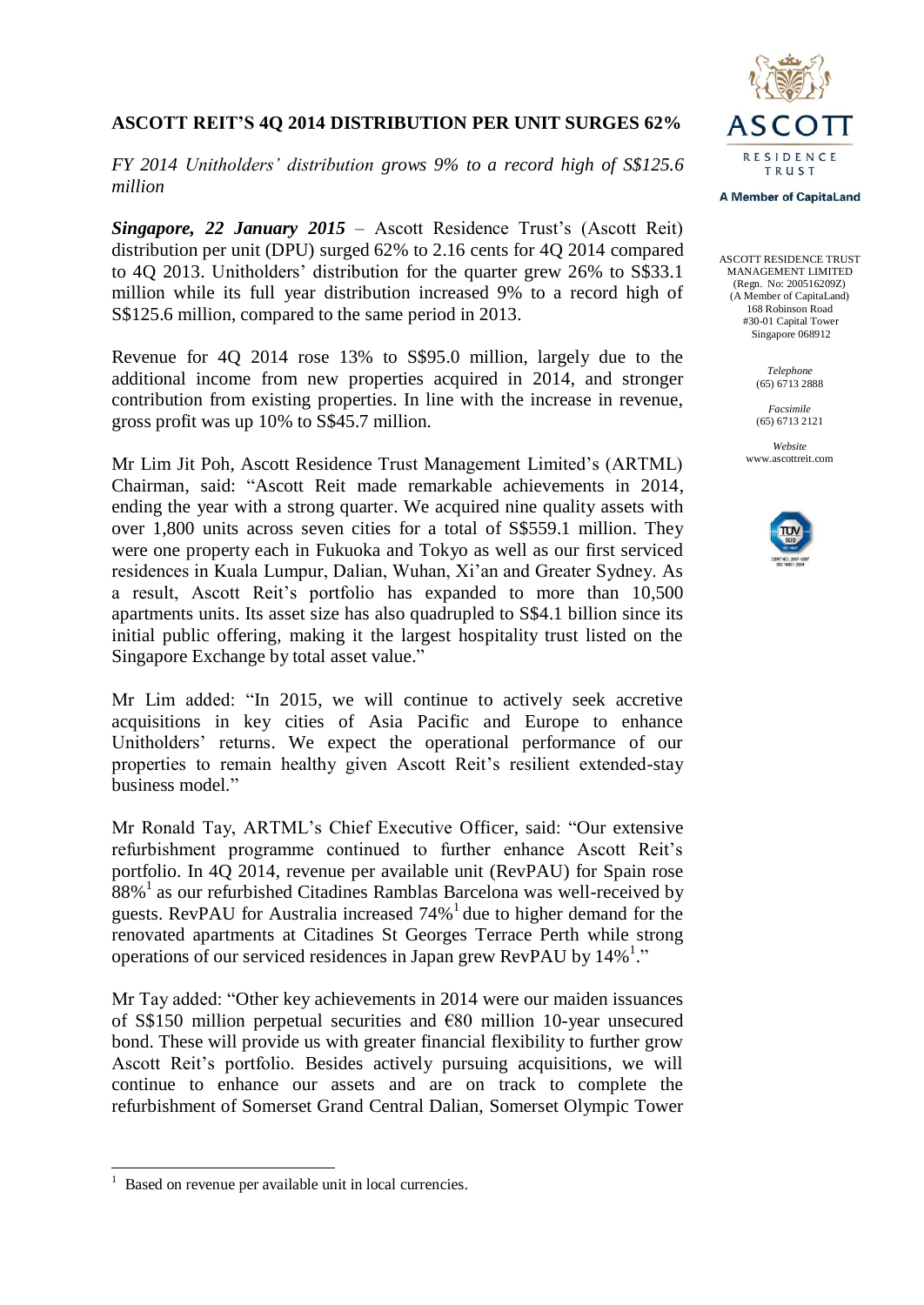Tianjin, Somerset Xu Hui Shanghai and Somerset Ho Chi Minh City in 2015."

# **Summary of Results**

# **4Q 2014 vs 4Q 2013**

|                                                | 4Q 2014 | 4Q 2013 | Change $(\% )$ |
|------------------------------------------------|---------|---------|----------------|
| <b>Revenue (S\$ million)</b>                   | 95.0    | 83.9    | $+13%$         |
| <b>Gross Profit (S\$ million)</b>              | 45.7    | 41.6    | $+10%$         |
| <b>Unitholders' Distribution (S\$ million)</b> | 33.1    | 26.3    | $+26%$         |
| <b>DPU</b> (S cents)                           | 2.16    | 1.33    | $+62%$         |
| <b>DPU</b> (S cents)                           | 1.76    | 1.56    | $+13%$         |
| (adjusted for the effects from rights)         |         |         |                |
| issue and excluded one-off items)              |         |         |                |
| <b>Revenue Per Available Unit</b>              | 124     | 129     | $-4\%$         |
| (RevPAU) S\$/day                               |         |         |                |

- Revenue for 4Q 2014 increased mainly due to the additional revenue of S\$12.0 million from Ascott Reit's acquisitions in 2014, as well as stronger contribution of S\$0.4 million from existing properties. The increase was partially offset by the decrease in revenue of S\$0.9 million as Somerset Grand Fortune Garden Beijing ceased operations due to the ongoing strata sale of its apartment units, and a decrease in revenue of S\$0.4 million due to the expiry of the deed of yield protection for Somerset West Lake Hanoi on 31 March 2014.
- Unitholders' distribution for 4Q 2014 and 4Q 2013 included one-off items of approximately S\$6.1 million and S\$2.5 million respectively. Excluding the one-off items, Unitholders' distribution would increase 13.4%.
- DPU for 4Q 2014 would be 1.76 cents if it excluded one-off items. DPU for 4Q 2013 would be 1.56 cents if it was adjusted for the effects from the rights issue in December 2013 and excluded one-off items.

|                                                | <b>FY 2014</b> | FY 2013 | Change $(\% )$ |
|------------------------------------------------|----------------|---------|----------------|
| <b>Revenue (S\$ million)</b>                   | 357.2          | 316.6   | $+13%$         |
| <b>Gross Profit (S\$ million)</b>              | 180.2          | 161.2   | $+12%$         |
| <b>Unitholders' Distribution (S\$ million)</b> | 125.6          | 114.8   | $+9%$          |
| <b>DPU</b> (S cents)                           | 8.20           | 8.40    | $-2\%$         |
| <b>DPU</b> (S cents)                           | 7.61           | 7.19    | $+6\%$         |
| (adjusted for the effects from rights)         |                |         |                |
| issue and excluded one-off items)              |                |         |                |
| <b>Revenue Per Available Unit</b>              | 128            | 132     | $-3%$          |
| (RevPAU) S\$/day                               |                |         |                |

# **FY 2014 vs FY 2013**

• Revenue for FY 2014 increased mainly due to the additional revenue of S\$37.2 million from Ascott Reit's acquisitions in 2014, as well as higher revenue of S\$8.8 million from existing properties. The increase was partially offset by the decrease in revenue of S\$4.2 million as Somerset Grand Fortune Garden Beijing ceased operations due to the ongoing strata sale of its apartment units, and a decrease in revenue of S\$1.2 million due to the expiry of the deed of yield protection for Somerset West Lake Hanoi.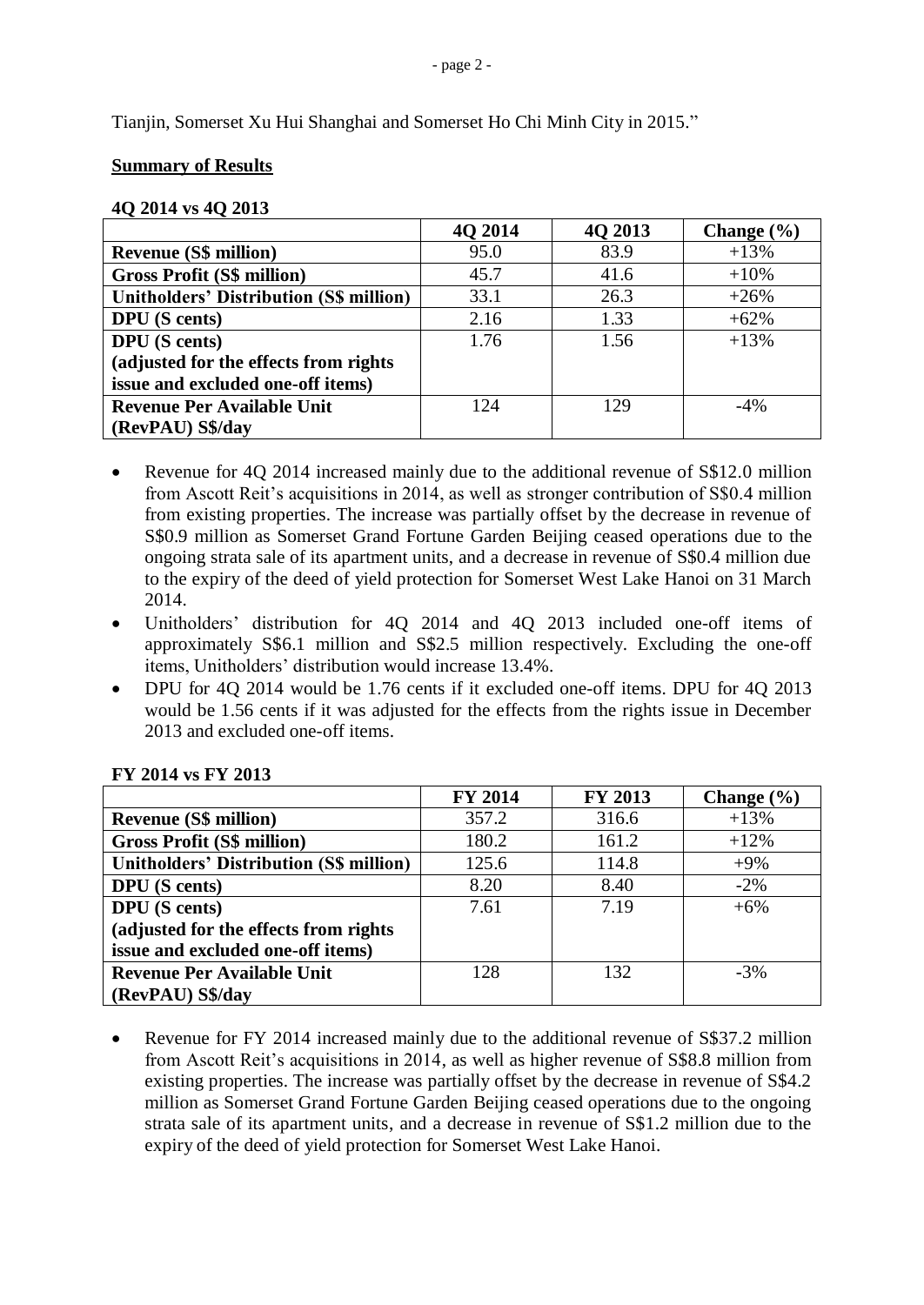- Unitholders' distribution for FY 2014 and FY 2013 included one-off items of approximately S\$9.1 million and S\$16.1 million respectively. Excluding the one-off items, Unitholders' distribution would increase 18.0%.
- DPU for FY 2014 would be 7.61 cents if it excluded one-off items. DPU for FY 2013 would be 7.19 cents if it was adjusted for the effects from the rights issue in December 2013 and excluded one-off items.

# **Distribution**

- Ascott Reit's distributions are made on a semi-annual basis, with the amount calculated as at 30 June and 31 December each year.
- For the period of 1 January 2014 to 30 June 2014, Unitholders received their distribution of 3.937 cents per unit on 25 August 2014.
- For the period of 1 July 2014 to 31 December 2014, Unitholders will receive their distribution of 4.264 cents per unit on 27 February 2015. The Book Closure Date is 30 January 2015.

| <b>Distribution Period</b>         | 1 July 2014 to 31 December 2014 |
|------------------------------------|---------------------------------|
| <b>Distribution Rate</b>           | 4.264 cents per unit            |
| Last Day of Trading on "cum" Basis | 27 January 2015                 |
| <b>Ex-Date</b>                     | 28 January 2015                 |
| <b>Book Closure Date</b>           | 30 January 2015                 |
| <b>Distribution Payment Date</b>   | 27 February 2015                |

For Ascott Reit's FY 2014 financial statement and presentation slides, please visit [www.ascottreit.com.](http://www.ascottreit.com/)

# **About Ascott Residence Trust**

Ascott Reit was established with the objective of investing primarily in real estate and real estate-related assets which are income-producing and which are used or predominantly used, as serviced residences, rental housing properties and other hospitality assets.

Ascott Reit's asset size has quadrupled to S\$4.1 billion since it was listed on the Singapore Exchange Securities Trading Limited (SGX-ST) in March 2006. Ascott Reit's international portfolio comprises 90 properties with 10,502 units in 37 cities across 13 countries in Asia Pacific and Europe.

Ascott Reit's serviced residences are operated under the Ascott, Citadines and Somerset brands, and are mainly located in key gateway cities such as Barcelona, Berlin, Brussels, Guangzhou, Hanoi, Ho Chi Minh City, Jakarta, Kuala Lumpur, London, Manila, Munich, Paris, Perth, Shanghai, Singapore and Tokyo.

Ascott Reit is managed by Ascott Residence Trust Management Limited, a wholly-owned subsidiary of The Ascott Limited and an indirect wholly-owned subsidiary of CapitaLand Limited, one of Asia's largest real estate companies. ARTML is the winner of World Finance Magazine's "Best Real Estate Investment Fund Manager 2011" in South Eastern Asia in their inaugural Real Estate Awards.